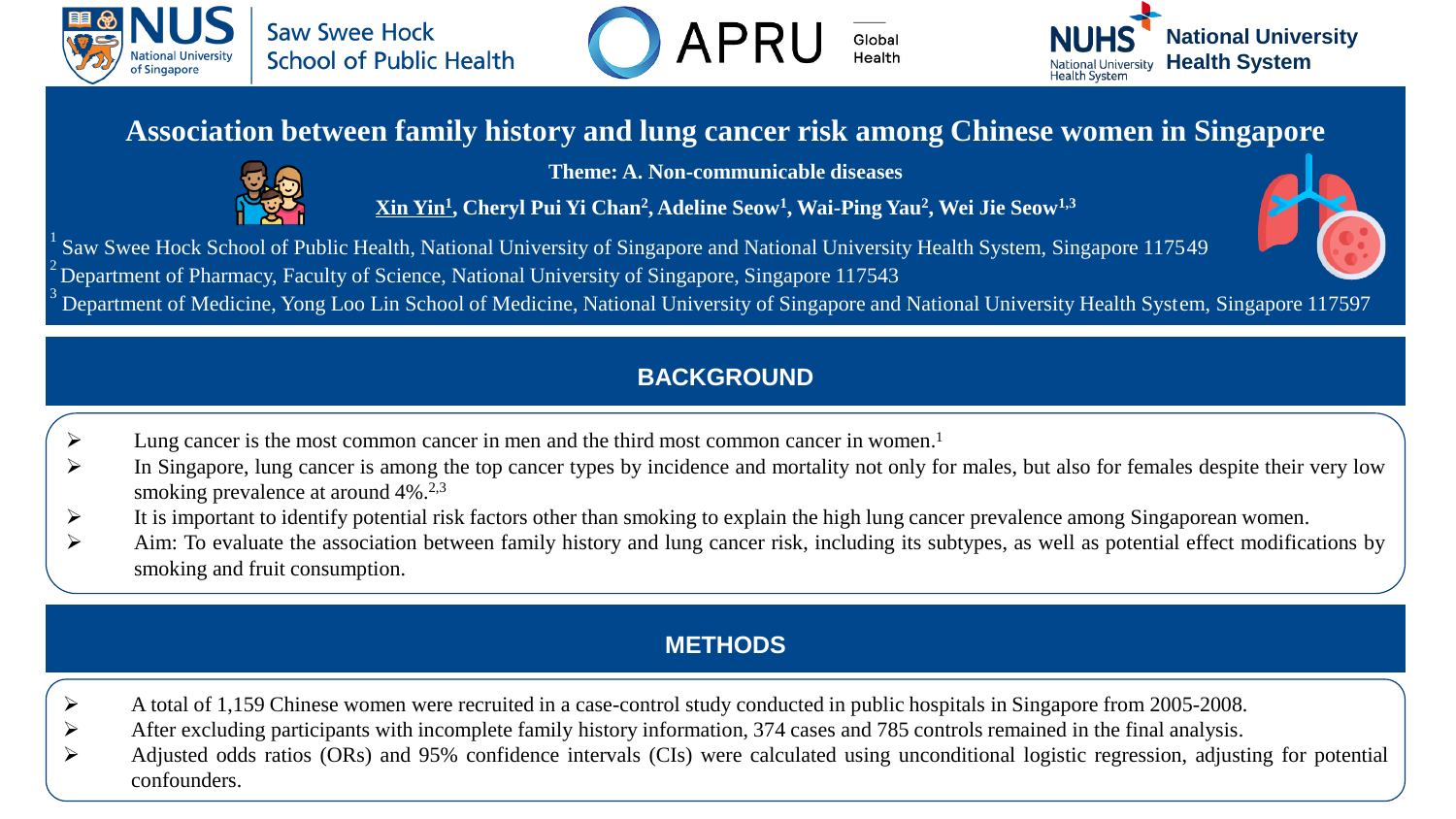





#### **RESULTS**

- There were more ever-smokers among cases (32.9%) than controls (11.7%). Cases were more likely than controls to have a history of respiratory disease, family history of cancer, lower body mass index (BMI), and consumed less meat, fruits and vegetables.
- ➢ Overall, family history of lung cancer was associated with a higher risk for lung cancer (OR: 2.08, 95% CI: 1.25-3.47), especially among neversmokers (OR: 2.78, 95% CI: 1.57-4.90).
- $\triangleright$  The interaction effect between family history of any cancer and fruit consumption was statistically significant ( $P = 0.021$ ). Stratification by fruit consumption identified a significant association between family history of lung cancer and higher risk of lung cancer among never-smokers who had low fruit consumption (OR: 3.09, 95% CI: 1.37-7.01).
- $\triangleright$  When stratified by the histologic type of lung cancer, family history of lung cancer was significantly associated with adenocarcinoma lung cancer risk (OR, 1.90, 95% CI: 1.06-3.39), particularly among never-smokers (OR: 2.39, 95% CI: 1.26-4.51).

#### **Table 1. Association between family history (FH) and lung cancer among women stratified by smoking status**

|  | FH of cancer in first-degree relatives | Cases $(n \, 0)$ | Controls $(n \, 0)$ | Adjusted OR (95% CI) |
|--|----------------------------------------|------------------|---------------------|----------------------|
|  | <b>All women</b>                       |                  |                     |                      |
|  | FH absent                              | 254 (87.5%)      | 608 (93.5%)         | $1.00$ (ref.)        |
|  | FH present                             | 35(12.5%)        | $42(6.5\%)$         | $2.08(1.25-3.47)$    |
|  | <b>Never-smokers only</b>              |                  |                     |                      |
|  | FH absent                              | $164(85.0\%)$    | 535 (94.0%)         | $1.00$ (ref.)        |
|  | FH present                             | $29(15.0\%)$     | $34(6.0\%)$         | $2.78(1.57-4.90)$    |
|  | <b>Ever-smokers only</b>               |                  |                     |                      |
|  | FH absent                              | 94 (92.2%)       | 73 (90.1%)          | $1.00$ (ref.)        |
|  | FH present                             | $8(7.8\%)$       | $8(9.9\%)$          | $0.67(0.22-2.04)$    |

OR: Odds ratio; CI: confidence interval; Adjusted for age, type of dwelling, years of education, environmental tobacco smoke exposure, BMI, history of respiratory disease, meat consumption, fruit consumption, vegetable consumption, and smoking status, excluded smoking status when stratified by smoking status.